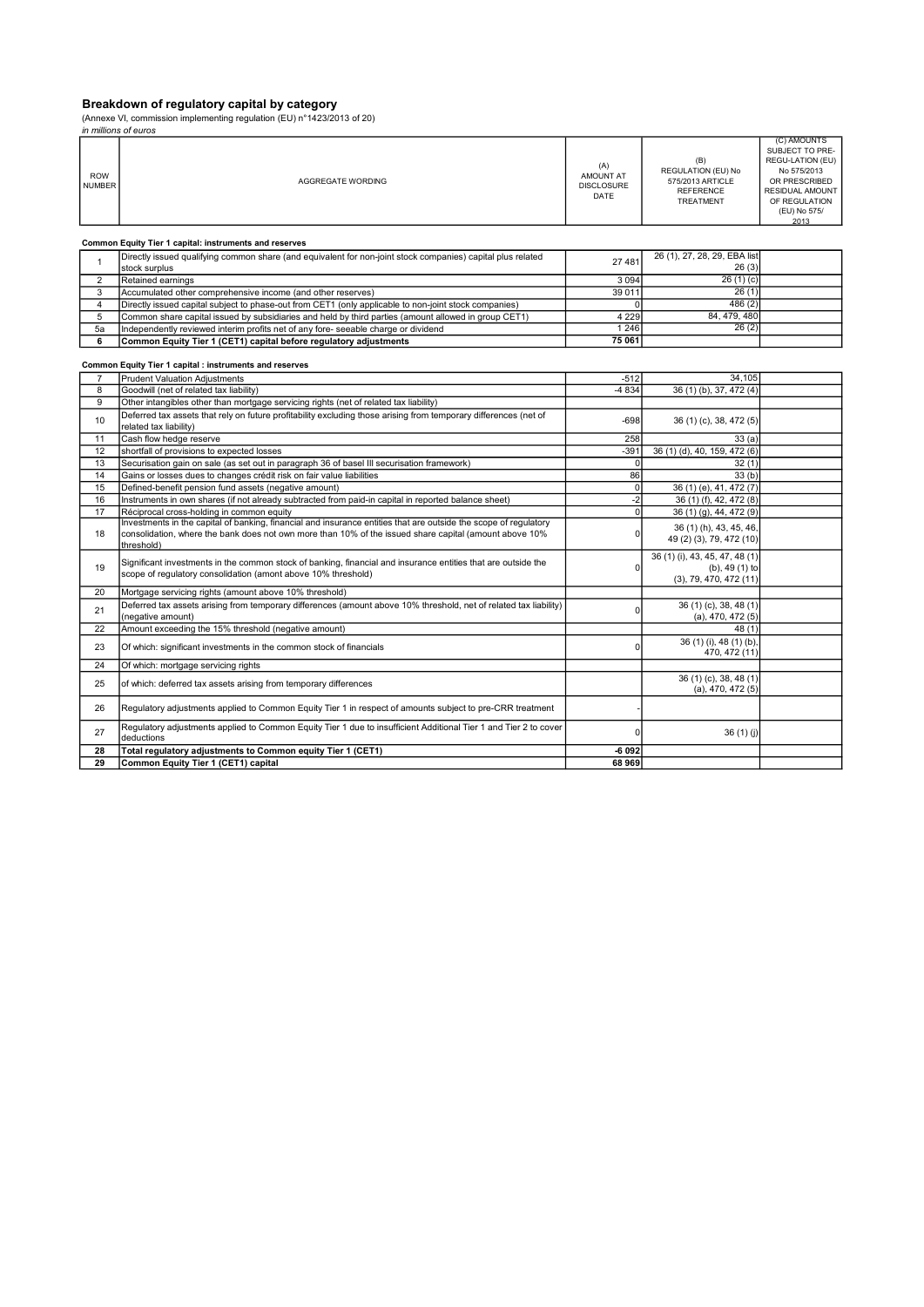# Breakdown of regulatory capital by category

(Annexe VI, commission implementing regulation (EU) n°1423/2013 of 20)

|                             | (Annexe VI, commission implementing regulation (EU) $n^21423/2013$ of 20)<br>in millions of euros                                                                 |                                               |                                                                                |                                                                                                                                 |
|-----------------------------|-------------------------------------------------------------------------------------------------------------------------------------------------------------------|-----------------------------------------------|--------------------------------------------------------------------------------|---------------------------------------------------------------------------------------------------------------------------------|
|                             |                                                                                                                                                                   |                                               |                                                                                | (C) AMOUNTS                                                                                                                     |
| <b>ROW</b><br><b>NUMBER</b> | AGGREGATE WORDING                                                                                                                                                 | (A)<br>AMOUNT AT<br><b>DISCLOSURE</b><br>DATE | (B)<br>REGULATION (EU) No<br>575/2013 ARTICLE<br><b>REFERENCE</b><br>TREATMENT | SUBJECT TO PRE-<br>REGU-LATION (EU)<br>No 575/2013<br>OR PRESCRIBED<br>RESIDUAL AMOUNT<br>OF REGULATION<br>(EU) No 575/<br>2013 |
|                             | Additional Tier 1 (AT1) capital: instruments                                                                                                                      |                                               |                                                                                |                                                                                                                                 |
| 30                          | Directly issued qualifying additional Tier 1 instruments plus related stock surplus                                                                               | $\mathbf 0$                                   | 51, 52                                                                         |                                                                                                                                 |
| 31                          | of which: classified as equity under applicable accounting standards                                                                                              |                                               |                                                                                |                                                                                                                                 |
| 32                          | of which: classified as liabilities under applicable accounting standards                                                                                         |                                               |                                                                                |                                                                                                                                 |
| 33                          | Directly issued capital instruments subject to phase-out from additional Tier 1                                                                                   | 30                                            | 486(3)                                                                         |                                                                                                                                 |
|                             | Additional Tier 1 instruments (and CET1 instruments not included in row 5) issued by subsidiaries and held by                                                     |                                               |                                                                                |                                                                                                                                 |
| 34                          | third parties (amount allowed in group AT1)                                                                                                                       | $\mathbf 0$                                   | 85, 86, 480                                                                    |                                                                                                                                 |
| 35                          | of which: instruments issued by subsidiaries subject to phase out                                                                                                 |                                               | 486(3)                                                                         |                                                                                                                                 |
| 36                          | Additional Tier 1 (AT1) capital before regulatory adjustments                                                                                                     | 30                                            |                                                                                |                                                                                                                                 |
|                             |                                                                                                                                                                   |                                               |                                                                                |                                                                                                                                 |
|                             | Additional Tier 1 (AT1) capital: regulatory adjustments                                                                                                           |                                               |                                                                                |                                                                                                                                 |
| 37                          | Investments in own additional Tier 1 instruments                                                                                                                  | 0                                             | 52 (1) (b), 56 (a), 57, 475 (2)                                                |                                                                                                                                 |
| 38                          | Reciprocal cross-holdings in additional Tier 1 instruments                                                                                                        | $\mathbf 0$                                   | 56 (b), 58, 475 (3)                                                            |                                                                                                                                 |
|                             | Investments in the capital of banking, financial and insurance entities that are outside the scope of regulatory                                                  |                                               |                                                                                |                                                                                                                                 |
| 39                          | consolidation, where the bank does not own more than 10% of the issued common share capital of the entity                                                         | 0                                             |                                                                                |                                                                                                                                 |
|                             | (amount above 10% threshold                                                                                                                                       |                                               |                                                                                |                                                                                                                                 |
|                             |                                                                                                                                                                   |                                               | 56 (c), 59, 60, 79, 475 (4)                                                    |                                                                                                                                 |
| 40                          | Significant investments in the capital of banking, financial and insurance entities that are outside the scope of                                                 | $-22$                                         |                                                                                | 22                                                                                                                              |
|                             | regulatory consolidation                                                                                                                                          |                                               | 56 (d), 59, 60, 79, 475 (4)                                                    |                                                                                                                                 |
| 41                          | National specific regulatory adjustments                                                                                                                          |                                               |                                                                                |                                                                                                                                 |
| 42                          | Regulatory adjustments applied to additional Tier 1 due to insufficient Tier 2 to cover deductions                                                                | $\mathbf 0$                                   | 56(e)                                                                          |                                                                                                                                 |
| 43                          | Total regulatory adjustments to Additional Tier 1 (AT1) capital                                                                                                   | $-22$                                         |                                                                                |                                                                                                                                 |
| 44                          | Additional Tier 1 (AT1) capital                                                                                                                                   | 8                                             |                                                                                |                                                                                                                                 |
| 45                          | Tier 1 capital (T1 = CET1 + AT1)                                                                                                                                  | 68 978                                        |                                                                                |                                                                                                                                 |
|                             |                                                                                                                                                                   |                                               |                                                                                |                                                                                                                                 |
|                             | Tier 2 (T2) capital: instruments and provisions                                                                                                                   |                                               |                                                                                |                                                                                                                                 |
| 46                          | Directly issued qualifying Tier 2 instruments plus related stock surplus                                                                                          | 10 806                                        | 62.63                                                                          |                                                                                                                                 |
| 47                          | Directly issued capital instruments subject to phase-out from Tier 2                                                                                              | 12                                            | 486(4)                                                                         |                                                                                                                                 |
|                             | Tier 2 instruments (and CET1 and AT1 instruments not included in rows 5 or 34) issued by subsidiaries and held                                                    |                                               |                                                                                |                                                                                                                                 |
| 48                          | by third parties (amount allowed in group Tier 2)                                                                                                                 | $\mathbf 0$                                   | 87, 88, 480                                                                    |                                                                                                                                 |
| 49                          | of which: instruments issued by subsidiaries subject to phase out                                                                                                 |                                               | 486(4)                                                                         |                                                                                                                                 |
| 50                          |                                                                                                                                                                   | 594                                           | 62 (c) et (d)                                                                  |                                                                                                                                 |
|                             | Provisions                                                                                                                                                        | 11 4 12                                       |                                                                                |                                                                                                                                 |
| 51                          | Tier 2 (T2) capital before regulatory adjustments                                                                                                                 |                                               |                                                                                |                                                                                                                                 |
|                             | Tier 2 (T2) capital: regulatory adjustments                                                                                                                       |                                               |                                                                                |                                                                                                                                 |
| 52                          | Investments in own Tier 2 instruments                                                                                                                             | -50                                           |                                                                                |                                                                                                                                 |
|                             |                                                                                                                                                                   |                                               | 63 (b) (i), 66 (a), 67, 477 (2)                                                |                                                                                                                                 |
| 53                          | Reciprocal cross-holdings in Tier 2 instruments and other TLAC liabilities                                                                                        | $\mathbf 0$                                   | 66 (b), 68, 477 (3)                                                            |                                                                                                                                 |
|                             | Investments in the capital and other TLAC liabilities of banking, financial and insurance entities that are outside                                               |                                               |                                                                                |                                                                                                                                 |
| 54                          | the scope of regulatory consolidation, where the bank does not own more than 10% of the issued common<br>share capital of the entity (amount above 10% threshold) | 0                                             | 66 (c), 69, 70, 79, 477 (4)                                                    |                                                                                                                                 |
|                             |                                                                                                                                                                   |                                               |                                                                                |                                                                                                                                 |
|                             | Investments in the other TLAC liabilities of banking, financial and insurance entities that are outside the scope of                                              |                                               |                                                                                |                                                                                                                                 |
| 54a                         | regulatory consolidation and where the bank does not own more than 10% of the issued common share capital                                                         |                                               |                                                                                |                                                                                                                                 |
|                             | of the entity: amount previously designated for the 5% threshold but that no longer meets the conditions (for G-                                                  |                                               |                                                                                |                                                                                                                                 |
|                             | SIBs only                                                                                                                                                         |                                               |                                                                                |                                                                                                                                 |
|                             | Significant investments in the capital and other TLAC liabilities of banking, financial and insurance entities that                                               |                                               |                                                                                |                                                                                                                                 |
| 55                          | are outside the scope of requlatory consolidation (net of eligible short positions)                                                                               | $-2105$                                       | 66 (d), 69, 79, 477 (4)                                                        |                                                                                                                                 |
| 56                          | National specific regulatory adjustments                                                                                                                          | $\Omega$                                      |                                                                                |                                                                                                                                 |
| 57                          | Total regulatory adjustments to Tier 2 (T2) capital                                                                                                               | $-2155$                                       |                                                                                |                                                                                                                                 |
| 58                          | Tier 2 (T2) capital                                                                                                                                               | 9 2 5 7                                       |                                                                                |                                                                                                                                 |
|                             |                                                                                                                                                                   |                                               |                                                                                |                                                                                                                                 |

59 Total capital (TC = T1 + T2) 78 235 60 Total risk weighted assets 431 222